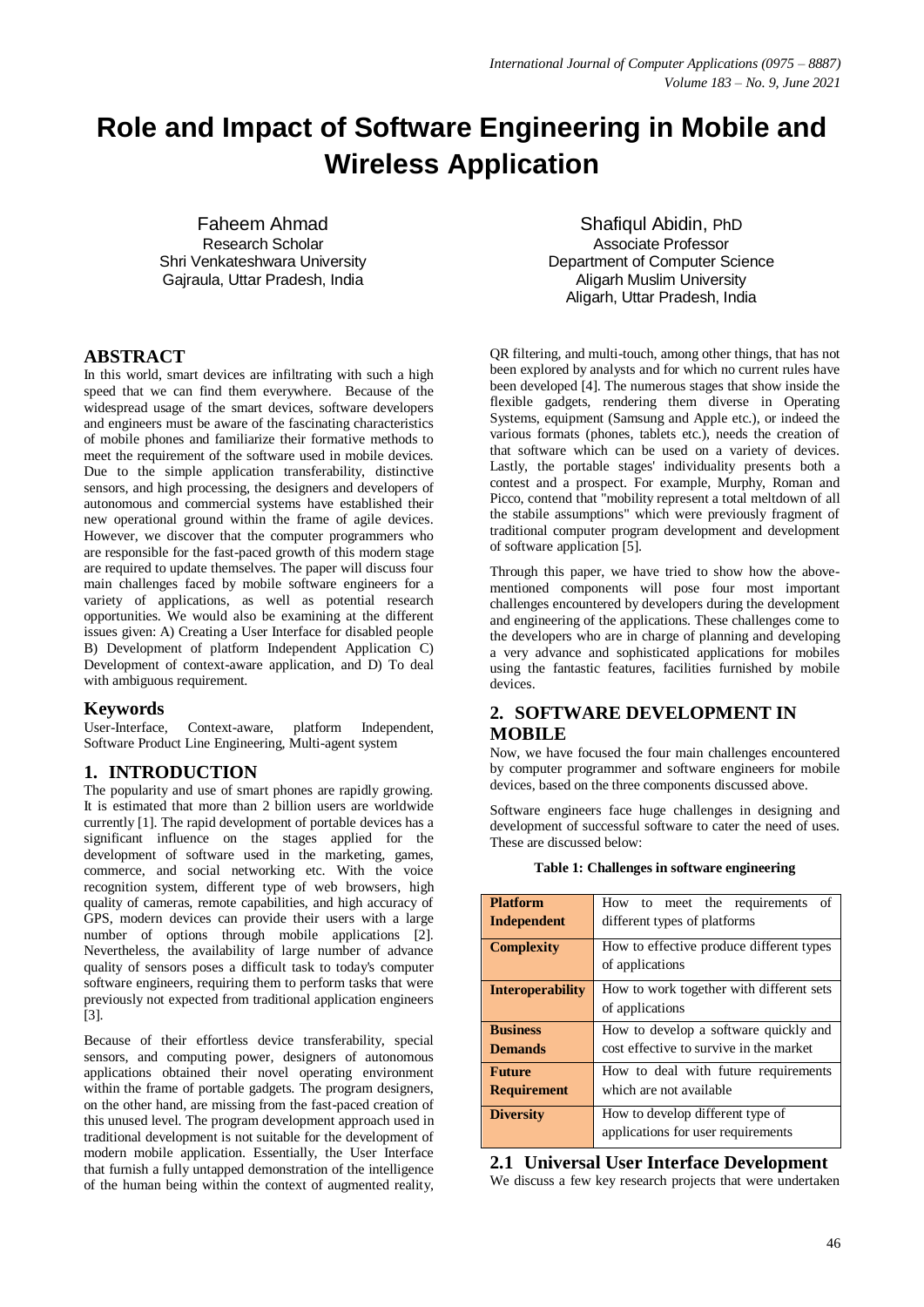in the development of a universal user interface for mobile devices. Each stage show in the flexible world has its own unique approach to taking care of the developer's UI requirements. Under the UI laws, there are a few overlapping subjects.

The size of the screen and the size of the UI are the most essential considerations when creating a mobile user interface. Varied devices have different screen sizes, and Apple's resolution is limited to the iPad and iPhone formats. As a result, it is more difficult to prepare the user interface because the target devices must be considered well in advance. Since their presentation, Shneiderman's 8 genius rules for interface design have gained recognition and ubiquity [6]. However, they are not well-suited for use in a variety of devices. As per the research done by Gong Tarasewich, four of Shneiderman's eight rules can be directly linked to mobile devices, such as: backing inner control loci, planning dialogs that compromise closing, providing instructive feedback, and allowing visit clients to use alternate routes. The remaining laws must be adapted to accommodate the diverse world [7].

#### **2.2 Platform Independent software**

The platform independent encompasses a variety of computing situations e.g., smart phones and tablets, providing techniques, different vendors like Samsung, Apple, Nokia, Microsoft, and different Operating Systems iOS, Android and window etc. of these variables must be carefully considered when developing any mobile application, since they will directly affect the requirement of application's requirements. These vendors are hoping to plan for focusing on one stage for portable gadgets which are full of attribute, or portable websites that can appeal to numerous stages, or even concentrate on a series of portable gadgets with rich inbuilt applications in today's setting. When designers are aiming for a single application, they must either create an only one application for all stages at the expense of a number of function differentiation or create multiple adaptations of the same application that are appropriate for various computing / equipment stages [8].

Due to the current circumstances, certain businesses must send isolated groups or subcontract the job of development to others at various times. That essentially says you will have to invest twice as much in a single application. Despite the proximity of facilitated endeavors between various parties, synchronization is haphazard, with endeavors to decrease fetched and enhancement time deficient.

In recent times, there were many endeavors to familiarize PhoneGap and HTML5 to make it easier to create applications that are nearly local at all stages by making these local apps using the web views interface [9]. However, the downsides are obvious: this method requires approach to the portable devices which are rich in features, and that could be taken as a workaround rather than a result it could be strived for by the computer program designing team by reusing previously created applications.

## **2.3 Context Aware Designing of Application**

Present-day mobiles are a world separately from traditional computing stages in that their platforms are very active in relationship with the environment, as traditional stages are, with predictable, little changes. In addition, mobile devices are expected to constantly observe the environment, resulting in a mobile application that is largely context-aware like where are you located and at what time etc. [10, 11]. With the

help of applications that are setting conscious, the portable stage contextualizes time, temperature, place, and proximity to deliver ultra-personalized, rich, and energetic content to clients.

Previously, internet applications were able to recognize users based on their dialect, place, and time, and provide them with relevant information. The unused portable stage, on the other hand, allows for a degree of context-aware that has never been possible with traditional approaches to program development, but is possible with the specialist-arranged approach (12). It is critical that we regard context-aware applications in mobile gadgets as a must, so that when computer program architects consider the requirements of a portable stage application, they consider context-aware software which increase the convenience of the devices as shown in Fig 1.



Fig 1: Context Aware System

#### **2.4 Ambiguous and future requirement**

Although, designers of mobile applications currently use an adhoc or agile approach, clients are growing tired of unreliable applications and requesting more context-aware applications, and competition among applications is increasing; therefore, a more recognized approach is needed for the development of different types of portable applications. Dexterous construction must also be used for evaluating and indicating the necessity of a variety of applications. Because of their relevant and energetic nature, the demand for applications that adapt naturally is growing, which is especially important where the behavior of application is not able to meet both the functional and nonfunctional needs. In this case, the application should offer the client with a smaller, low-valuable substance that does not carry such stringent requirements. It is often This is often applicable to those applications which must be carrying the operations even though they are not able to satisfy the result; as a result, they can alter their claim actions by reducing their usefulness rather than being completely non-functional. For example, in area-based applications, the updated and granularity of the material are dependent on various factors such as whether the GPS sensor is turned on or off, or whether the battery is dead. In particular instances, instead of showing an error message the software should display the content in the last accessible field. The necessity of self-adaptation relies on environment is treated in a casual and adhoc manner during the program development stage for flexible applications. In any case, as the need for creating contextaware applications grows, we will need a more systematic approach to computer program development combined with dexterous improvement methods. This will enable application designers to more viably application which can have action in the absence of requirement, allowing them to adjust to function with their prerequisites partially met.

#### **3. PROSPECTIVE RESEARCH AREAS**

After discussing the problems and obstacles that the existing software developing stage for mobile devices faces, we will not suggest a few areas where more research and development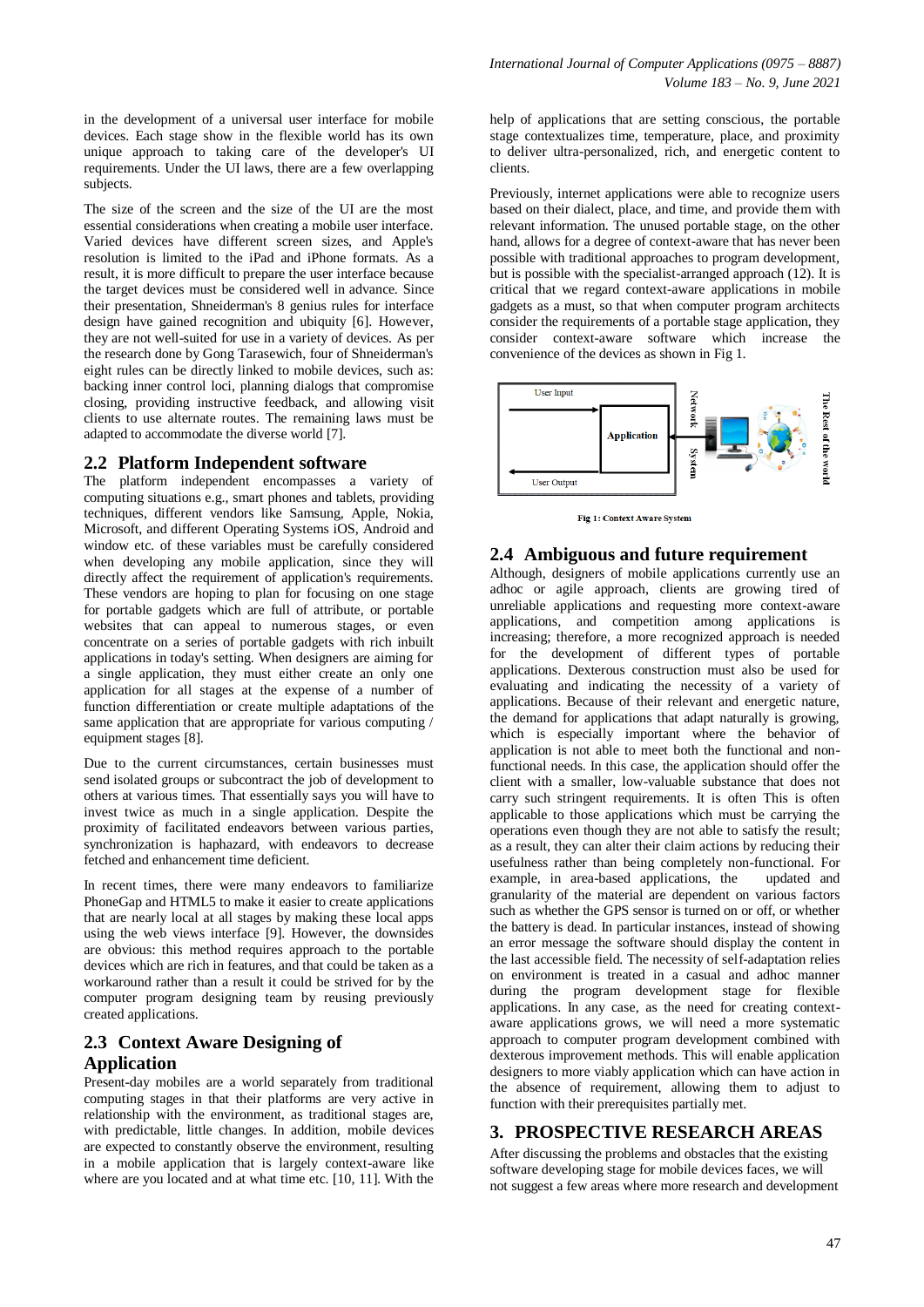could be performed based on the current challenges.

### **3.1 User Interface for Handicaps**

With the advancement of development of mobile application and the growing zone of their application, research into areas of use and accessibility for the impaired or disabled clients would be needed sooner rather than later. According to US Census data, approximately 15% of US people have at least one inability, and are typically not confined to physical or tangible confinements [13]. Nevertheless, we observe hardly any research was done to identify the needs of this particular segment of clients in terms of computer program designing and development of different type of mobile applications for mobile devices.

To accommodate the outwardly impaired, we have an incomplete set of recommendations for progression and modifications. According to these guidelines, a Voice-Over program that could act as help for those users who have poor vision, it could work as screen reader and will not require as additional client [14]. However, we expect to see further research into formative roads for applications aimed at other disabled clients with handling or other physical limitations.

## **3.2 Product Lines for the development of application**

It is critical and fundamental for the computer program designing group of mobile applications to primarily use software designing methods such as SPLE (Software Product Line Engineering) in order to lower the production cost of applications that are essentially comparable and can be apply on all type of platforms. "The capability of re-usability is utilized by SPLE in the development and investigation of mobile applications, and reusability is reinforced by the development of an application set which offers a collection of supervised and shared requirements" [15].

The SPL definition creates the collection of software with several common core requirements, while the rest of the requirements are based on a set of variables, making them distinct [15]. With this strategy, it is possible to reduce the cost and time spent on the development of software, and it "appears to be the most successful approach to intraorganizational software reuse" [16].

Lai & Weiss suggested a two-phase approach to SPLE: first, the organize of space building, in which the needs (variable and common) for the entire item line are defined; second, the organize of application building, in which a particular application are generated within product line. It could be a good strategy for developing mobile apps because it will help engineers focus on the common properties, plans, and requirements for creating mobile apps for a variety of devices (Google, Samsung, HTC, Apple, and so on) and operating systems (Android, iOS, and so on).

If we combined SPLE together with mobile application creation, designers were able to assess the application's specifications from a platform-independent aspect, concentrating on the app's commonalities across its various adaptations. This will also have a global impact by leading the creation of application requirements from the start, rather than creating independent or uncoordinated development and planning groups that may or may not collaborate. Inquiry is needed in determining how SPLE can be made more costeffective for the advancement of diverse applications and the reduction of repetition of earlier computer program development resources or function.

## **3.3 Context-Aware Application Development**

Context-awareness is a key reason for its ubiquity and a unique feature of mobile applications nowadays. Software designers must use context-aware computer program building methods like AOSE (Agent-Oriented Software Engineering) with the aim of plan scalable applications which are contextaware. AOSE offers a software development methodology, templates, and high levels of reflection for developing free program specialists for use in a MAS. Context-aware is a necessary and vital necessity for a MAS. The MAS operators should be capable of reply and feel the environment to get the desired results (which could be a functional requirement). This is especially true for mobile applications.

There is a need for more research into how AOSE principles can be updated or utilized to produce mobile applications, thereby advancing the design of context-aware software and thereby promoting development of mobile.

## **3.4 Self-Adaptation of Mobile application**

These are heavily reliant on non-functional specifications, and some implementations may be needed to actively self-adapt so that it can provide the less useful functionality. To substantiate this energetic requirement, which can be met by the use of context-aware applications and self-adapting plans, mobile application designers should also adopt approaches for determining prerequisites for self-adjustment frameworks, such as  $RELAX$  [17].

RELAX, which is a language that specifies the requirement recommended by Whittle et al., may be a method of expression of actions along with surrounding uncertainty, almost a powerfully adjusting approach [17]. Underneath RELAX, we have a division of necessities into variations (which can be mostly fulfilled) and invariant (which must be basically fulfilled), indicated in a common dialect that is designed on fuzzy logic, and modular administrators which is in according to the fuzzy logic. The RELAX establishes how changes in the environment will affect each version of the requirement, as well as which requirements can be met. Through this method, we can provide requirement catchphrases like 'as many, as near, as early' – as imaginable and inescapably as 'Shall', thus archiving dubious viewpoints and the way computer program is to adjust in the event of dubious conditions during the delivery of little usability.

During the adjustment of a mobile application to RELAX, the programmers must think about how the software will change when it encounters a non-ideal situation or performance. Combining this with the Dexterous method, we can create a prerequisite framework which will be more effective at fulfilling non-functional prerequisites when the context/environment changes [18].

## **4. CONCLUSION**

We have attempted to depict briefly four of the difficulties encountered during the creation of a mobile application in this article. With technological advancements in mobile devices, mobile application development has progressed dramatically in recent years. These enhancements expanded the breadth of applications for mobile devices, and mobile software developers are increasingly taking advantage of these new features, posing new difficulties and opportunities for mobile software development.All-inclusive User Interaction formation, Portability of cross-stage computer software, Context Aware Application, and Handling ambiguous requirement and future requirement. This paper primarily